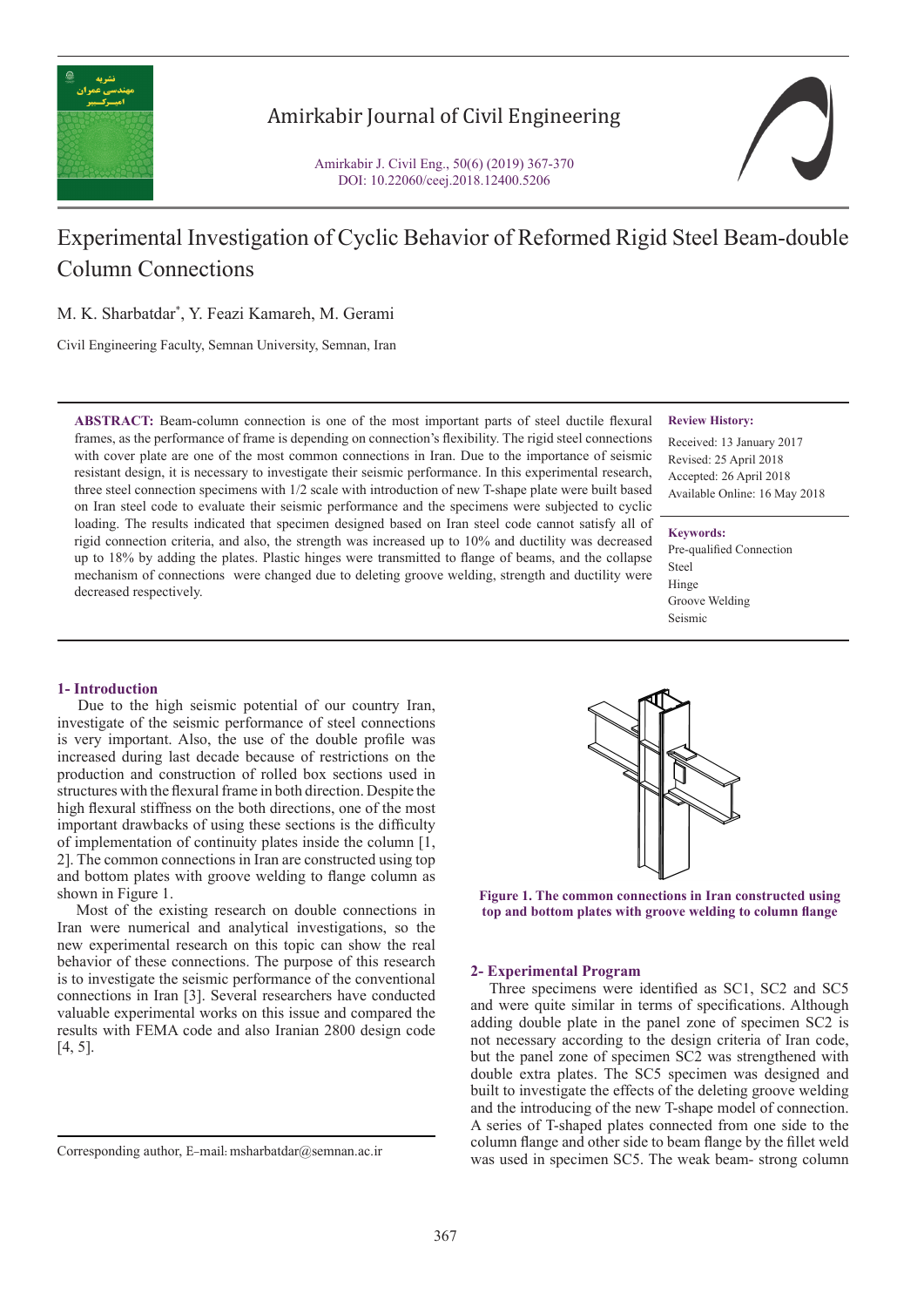criteria was respected in the design of all specimens. The general characteristics of the specimens was shown in Figure 2.





**Figure 2.General characteristics of the specimens**

#### **3- Test Setup and Instrumentation**

 T-shape specimen as representative of corner connections of steel structure was selected as test specimen. It was assumed that the middle pointes of the column and beam in the experimental specimen was similar to the points of inflections in column and beam in flexural frames. Therefore these points were assumed as hinge plastics points. Test setup, the rigid laboratory frame, hydraulic jack (in the experimental tests, two hydraulic jacks had been used with a 250 kN capacity and 20 cm stroke) and also load cell and test specimen is shown in Figure 3. Loading history was based on AISC and ATC24 design codes [6, 7]. Therefore, appropriate ductile behavior of connections under cyclic loading was obtained at some experimental researches [8, 9].



**Figure 3. Test setup**

## **4- Conclusions**

 The specimen SC1 designed based on the Iranian steel design code regulation and did not satisfy the weak beam-strong column connection criteria. The weak beam-strong column connection (SCC-WB) criteria was satisfied by additional plates within the panel zone and the plastic hinge location was transmitted to beam flange and the necessary ductility in flexural frames was satisfied. The specimen strength was increased up to 10% and ductility was decreased up to 18% by adding the plates to specimen SC2. The weak beam-strong column connection (SCC-WB) criteria was satisfied in both specimens SC2 and SC5 during the loading test and also the plastic hinge was formed an area far form the panel zone. By the way, using the T shape plate and deleting groove weld and replacing it with fillet weld in specimen SC5 led to increasing 21% ultimate strength and decreasing 30% ductility compared to specimen SC2. The general comparison of test specimens (SC1, SC2, SC5) behaviors and their moment-drift curves are shown in Figures 4 and 5.



**Figure 4. Hysteresis cycles of specimens SC1 and SC2**



**Figure 5. Moment-drift curves of specimens SC2 and SC5**

## **References**

- [1] Recommended seismic design criteria for new steel moment frame buildings. Report No. FEMA-350., Federal Emergency Management Agency; 2000.
- [2]Miller D. K., "Lessons Learned From the Northridge Earthquake", Journal of Engineering Structures, 1998.
- [3]Iranian standard steel design, 9 th Issue, The design of steel structures, 1392.
- [4] Javadi, M., Ashrafi, H.R., " Investigation of stiffness and un appropriate behavior of I-beam to double IPE column rigid connection with Finite Element method", Seismology and seismic engineering journal, 17 th year, No 3, 4, 1391.